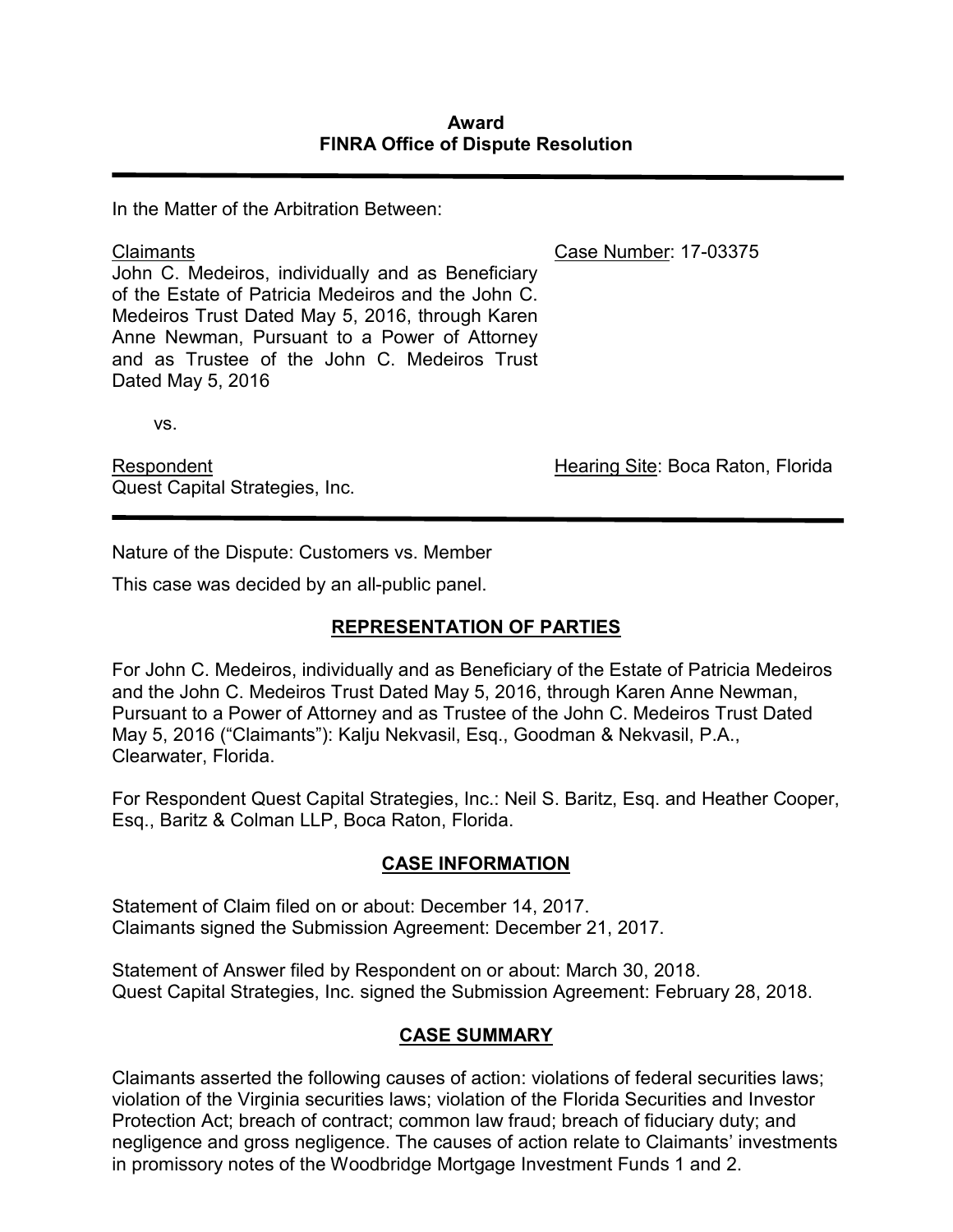FINRA Office of Dispute Resolution Arbitration No. 17-03375 Award Page 2 of 5

Unless specifically admitted in the Statement of Answer, Respondent denied the allegations made in the Statement of Claim and asserted various affirmative defenses.

# **RELIEF REQUESTED**

In the Statement of Claim*,* Claimants requested: compensatory damages in the amount of at least \$200,000.00; compensatory and rescissionary damages under the Virginia Uniform Securities Act; statutory damages; non-economic damages; rescission; benefit of the bargain damages; lost opportunity costs; model portfolio damages; pre-judgment interest at the legal rate from the date of purchase; costs; attorneys' fees; punitive damages; and such other relief as was deemed proper and necessary.

In the Statement of Answer, Respondent requested the Panel: dismiss this action in its entirety; award Respondent costs incurred in connection with the defense of this matter; and grant such further relief as the Panel deemed just and proper.

At the close of hearing, Respondent requested attorneys' fees.

# **OTHER ISSUES CONSIDERED AND DECIDED**

The Arbitrators acknowledge that they have each read the pleadings and other materials filed by the parties.

The parties present at the hearing have agreed that the Award in this matter may be executed in counterpart copies or that a handwritten, signed Award may be entered.

#### **AWARD**

After considering the pleadings, the testimony and evidence presented at the hearing, and the post-hearing submissions (if any), the Panel has decided in full and final resolution of the issues submitted for determination as follows:

- 1. Respondent is liable for and shall pay to Claimants the sum of \$235,000.00 in compensatory damages.
- 2. Respondent is liable for and shall pay to Claimants the sum of \$41,226.46 in costs.
- 3. Any and all claims for relief not specifically addressed herein, including the parties' requests for attorneys' fees and Claimants' request for punitive damages, are denied.

#### **FEES**

Pursuant to the Code of Arbitration Procedure, the following fees are assessed:

#### **Filing Fees**

FINRA Office of Dispute Resolution assessed a filing fee\* for each claim: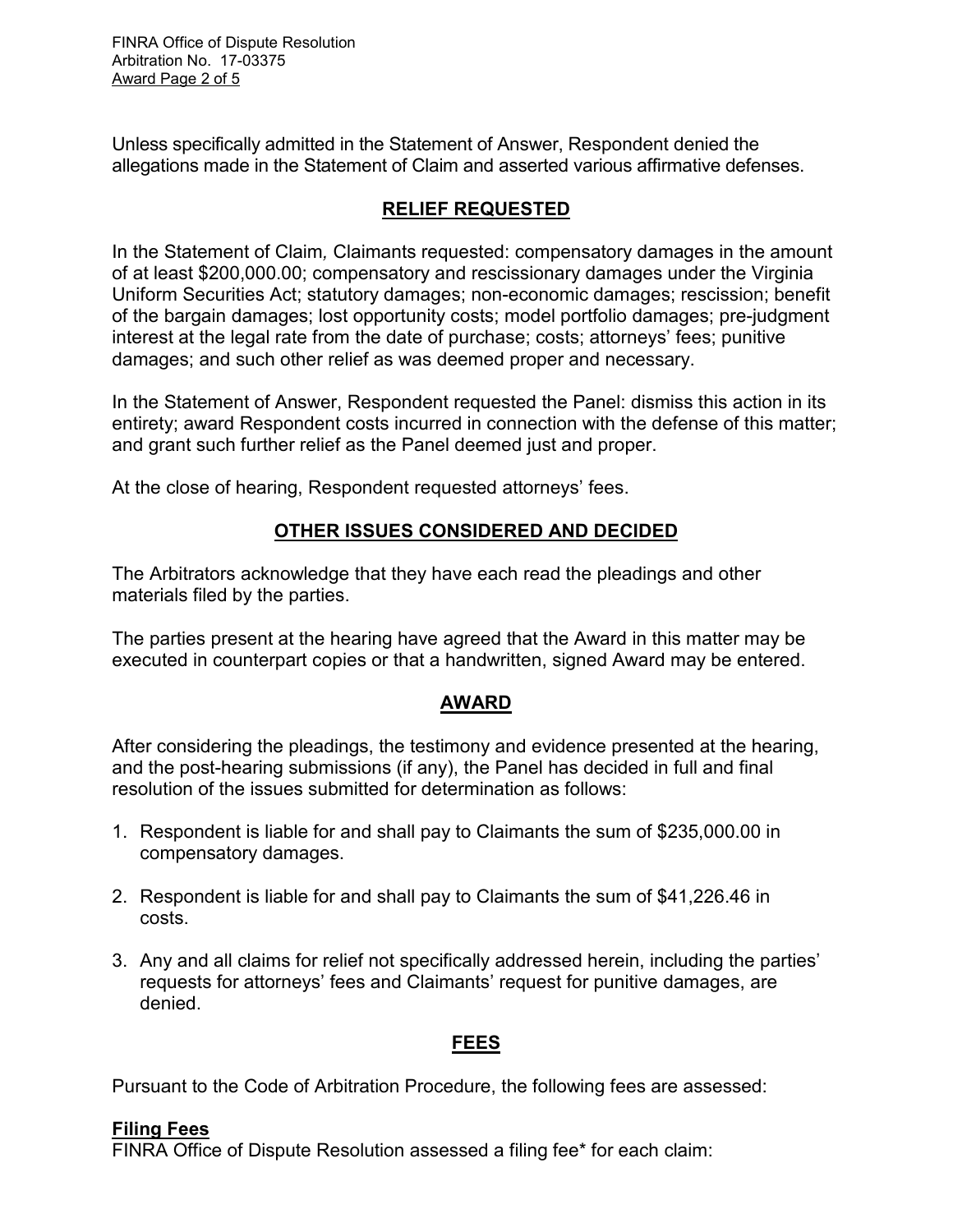| Initial Claim Filing Fee | $= $1,425.00$ |
|--------------------------|---------------|
|                          |               |

*\*The filing fee is made up of a non-refundable and a refundable portion.* 

#### **Member Fees**

Member fees are assessed to each member firm that is a party in these proceedings or to the member firm(s) that employed the associated person(s) at the time of the event(s) giving rise to the dispute. Accordingly, as a party, Respondent is assessed the following:

| Member Surcharge<br><b>Member Process Fee</b>                                                                 | $= $ 1,700.00$<br>$= $3,250.00$ |
|---------------------------------------------------------------------------------------------------------------|---------------------------------|
| <b>Discovery-Related Motion Fee</b><br>Fees apply for each decision rendered on a discovery-related motion.   |                                 |
| Two (2) decisions on discovery-related motions on the papers<br>with one (1) arbitrator $@$ \$200.00/decision | $=$ \$400.00                    |
| <b>Total Discovery-Related Motion Fees</b>                                                                    | $=$ \$400.00                    |

The Panel has assessed the total \$400.00 in discovery-related motion fees to Respondent.

#### **Hearing Session Fees and Assessments**

The Panel has assessed hearing session fees for each session conducted. A session is any meeting between the parties and the arbitrator(s), including a pre-hearing conference with the arbitrator(s), that lasts four (4) hours or less. Fees associated with these proceedings are:

| Pre-hearing conferences: October 16, 2018                                    | Three (3) pre-hearing sessions with a single arbitrator $\omega$ \$450.00/session =\$ 1,350.00<br>November 29, 2018<br>December 17, 2018 | 1 session<br>1 session<br>1 session                                |                |
|------------------------------------------------------------------------------|------------------------------------------------------------------------------------------------------------------------------------------|--------------------------------------------------------------------|----------------|
| Pre-hearing conference: May 18, 2018                                         | One (1) pre-hearing session with the Panel $@$ \$1,125.00/session                                                                        | 1 session                                                          | $= $ 1,125.00$ |
| Twelve (12) hearing sessions $@$ \$1,125.00/session<br><b>Hearing Dates:</b> | <b>January 14, 2019</b><br>January 15, 2019<br>January 16, 2019<br>January 17, 2019<br>January 18, 2019                                  | 2 sessions<br>2 sessions<br>2 sessions<br>3 sessions<br>3 sessions | $= $13,500.00$ |

#### Total Hearing Session Fees =  $\frac{15,975.00}{5}$

The Panel has assessed the total \$15,975.00 in hearing session fees to Respondent.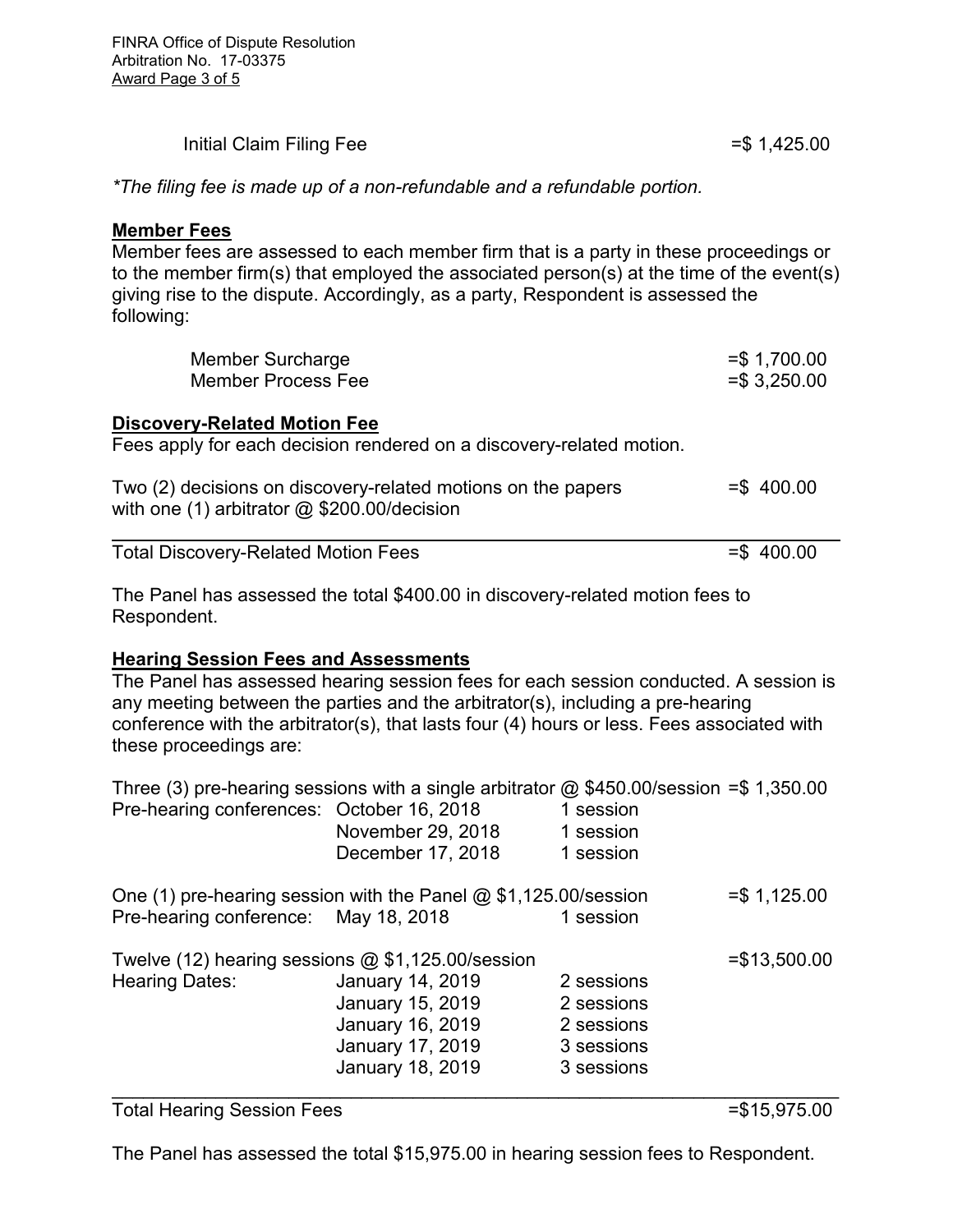FINRA Office of Dispute Resolution Arbitration No. 17-03375 Award Page 4 of 5

All balances are payable to FINRA Office of Dispute Resolution and are due upon receipt.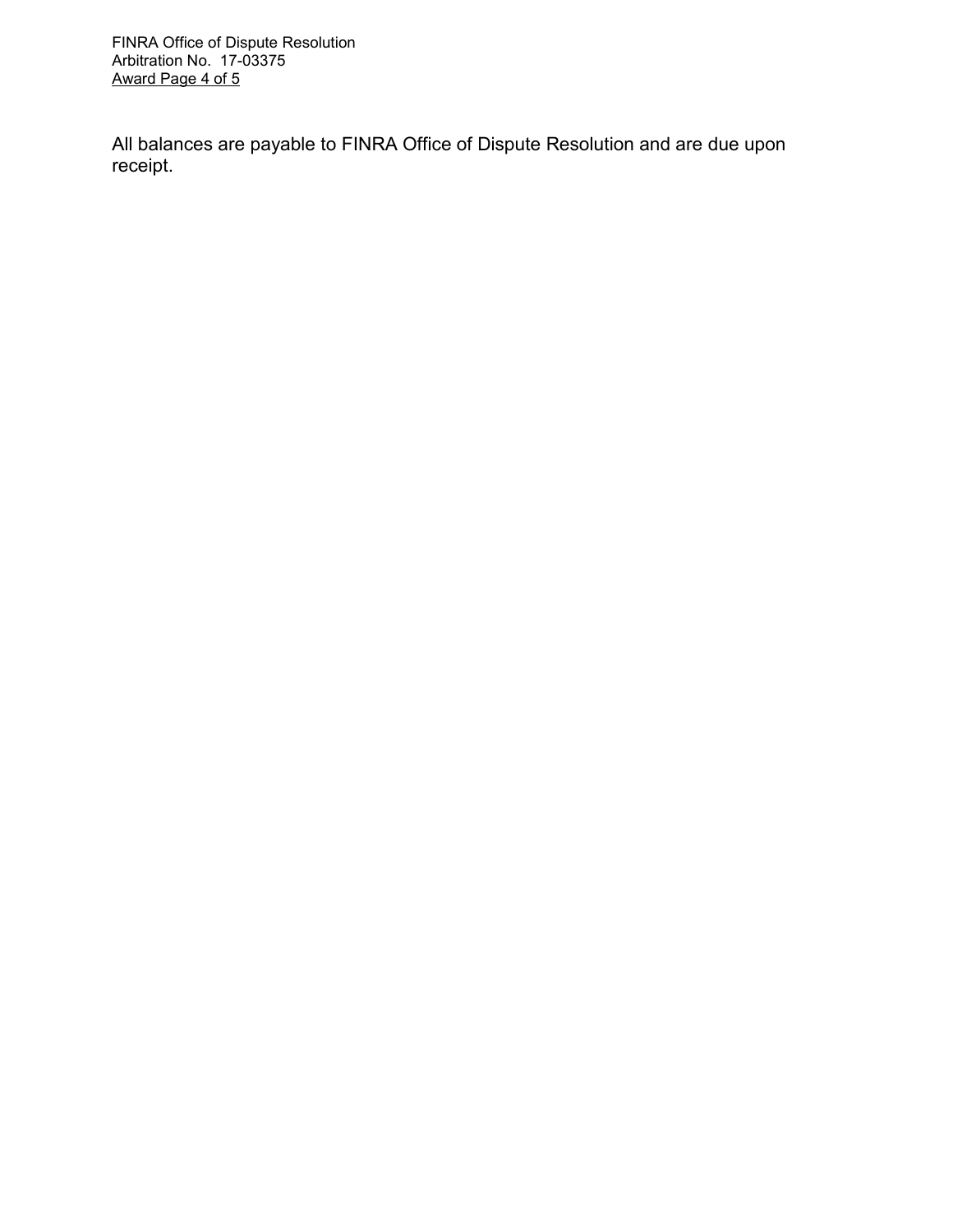FINRA Office of Dispute Resolution Arbitration No. 17-03375 Award Page 5 of 5

# **ARBITRATION PANEL**

| Paul J. Burkhart      | $\overline{\phantom{0}}$ | <b>Public Arbitrator, Presiding Chairperson</b> |
|-----------------------|--------------------------|-------------------------------------------------|
| Stacey Rosenthal      | -                        | <b>Public Arbitrator</b>                        |
| Adam Lawrence Frankel | $\overline{\phantom{0}}$ | <b>Public Arbitrator</b>                        |

I, the undersigned Arbitrator, do hereby affirm that I am the individual described herein and who executed this instrument which is my award.

#### **Concurring Arbitrators' Signatures**

 $\widetilde{P}$  aul Burkhart<br> $\widetilde{P}$  aul Burkhart<br> $\widetilde{P}$  aul Burkhart,  $\widetilde{P}$  and  $\widetilde{P}$  and Burkhart,  $\widetilde{P}$  and  $\widetilde{P}$  and  $\widetilde{P}$  and  $\widetilde{P}$  and  $\widetilde{P}$  and  $\widetilde{P}$  and  $\widetilde{P}$  and  $\widetilde{P}$  and Digitally signed by Paul Burkhart Date: 2019.01.23 11:51:23 -05'00'

Paul J. Burkhart Public Arbitrator, Presiding Chairperson Signature Date 01/23/19

Stacey Rosenthal Public Arbitrator

Signature Date

Adam Lawrence Frankel Public Arbitrator

Signature Date

 $\frac{1}{2}$ January 24, 2019

Date of Service (For FINRA Office of Dispute Resolution office use only)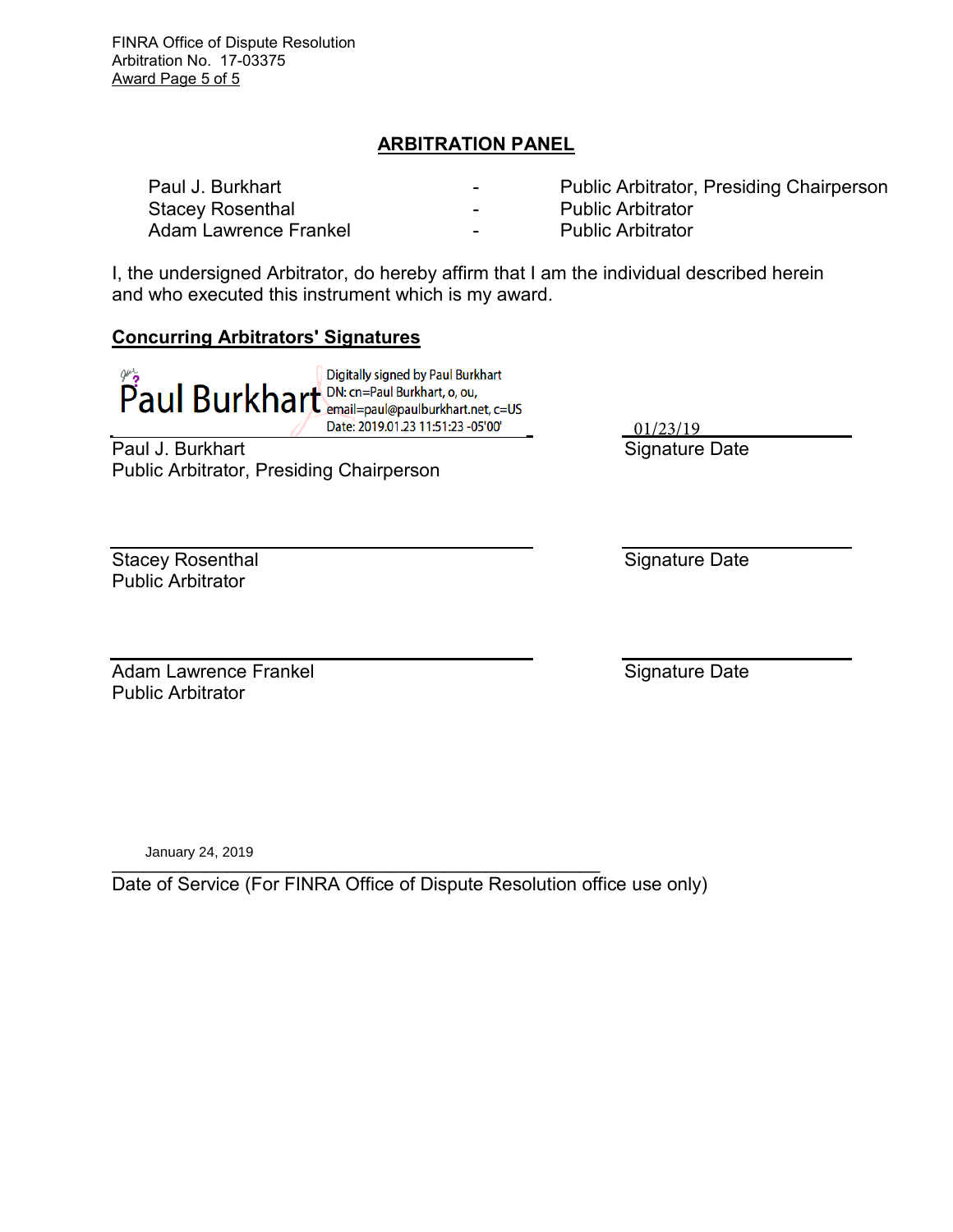FINRA Office of Dispute Resolution Arbitration No. 17-03375 Award Page 5 of 5

# **ARBITRATION PANEL**

Paul J. Burkhart **Stacey Rosenthal** Adam Lawrence Frankel

Public Arbitrator, Presiding Chairperson Public Arbitrator **Public Arbitrator** 

I, the undersigned Arbitrator, do hereby affirm that I am the individual described herein and who executed this instrument which is my award.

# **Concurring Arbitrators' Signatures**

Paul J. Burkhart Public Arbitrator, Presiding Chairperson

Stacey Rosenthal Public Arbitrator

Adam Lawrence Frankel Public Arbitrator

Signature Date

 $\frac{1}{25/9}$ 

Signature Date

January 24, 2019

Date of Service (For FINRA Office of Dispute Resolution office use only)